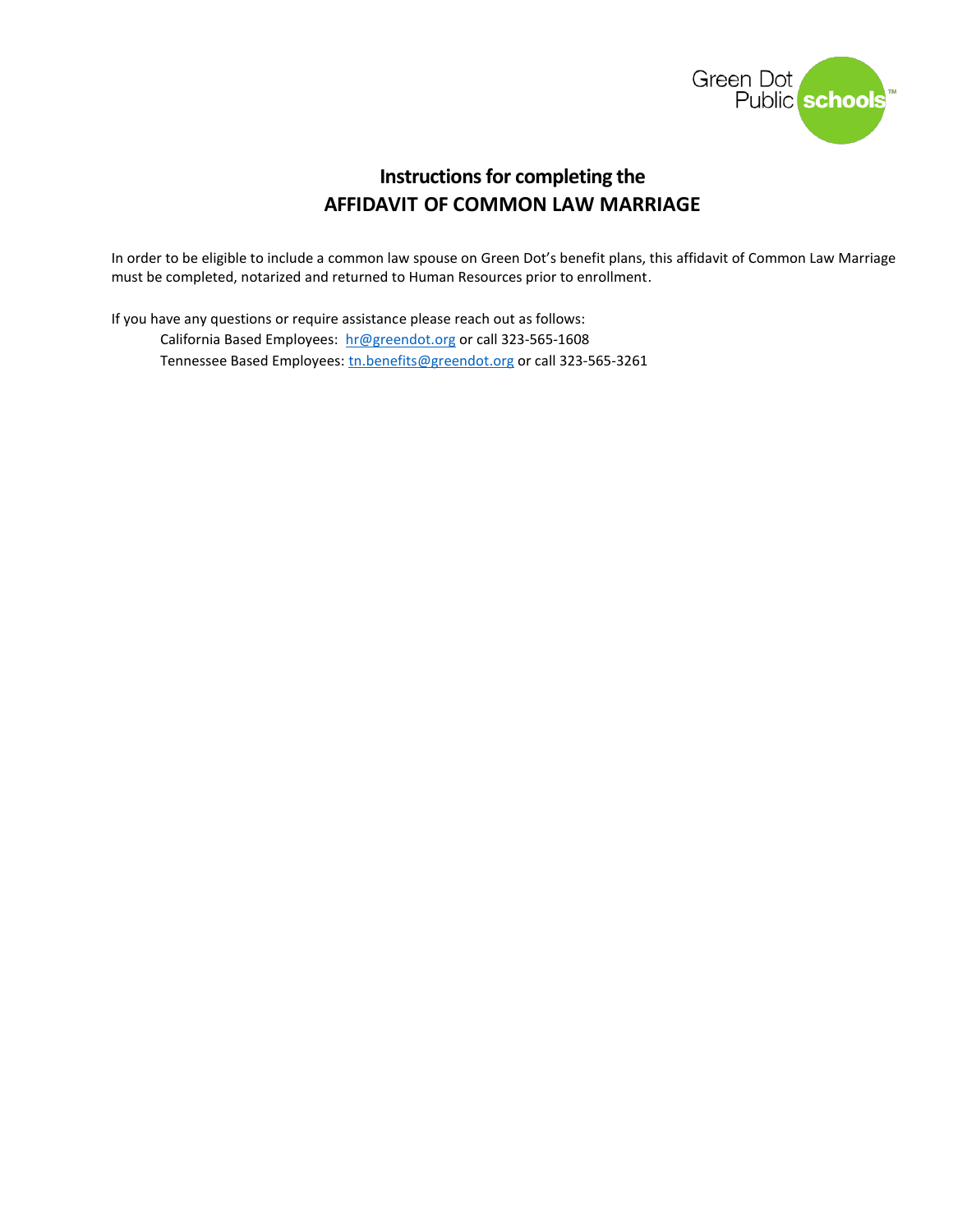

# **AFFIDAVIT OF COMMON LAW MARRIAGE**

#### **Declaration**

| We certify that                                                                   | is a common law spouse of                                                       |                                                                                      |
|-----------------------------------------------------------------------------------|---------------------------------------------------------------------------------|--------------------------------------------------------------------------------------|
|                                                                                   |                                                                                 | (employee name) in accordance with the following eligibility criteria. We certify we |
| met the following eligibility criteria for establishing Common Law Marriage as of |                                                                                 | (date). We have satisfied the                                                        |
| requirements of the State of                                                      | (State of Marriage) for treatment of our relationship as a common law marriage. |                                                                                      |

We understand that providing false information or concealing important facts can be considered a violation of the law and may be punishable by a fine, imprisonment, or both. We further understand that it can result in adverse tax consequences to the Participant and intended common law spouse and/or Green Dot Public Schools' recovery of any benefits improperly paid.

We declare that we are common law married and live in the same household as a married couple and hold ourselves out as a married couple (typically means some or all of the following: using the same last name, noting marital status as "married" on records/applications/documents, filing joint income tax returns, holding joint accounts and joint ownership of assets). We further declare that we each consent to being married to the other, we have an actual and mutual agreement that we are married, and we intend that we actually are a married couple.

Attached to this affidavit is a copy of formal documentary evidence of a common law marriage. One of the following **must** be provided: 1) certificate of common law marriage/informal marriage (or other comparable document) issued by a county clerk's office or other authorized issuer within the State in which the common law marriage was established; or 2) copy of the most recent federal income tax return (whether filed jointly or separately) indicating filing status as "married" that includes name of common law spouse; or 3) legal opinion letter from an attorney that concludes the couple meets the requirements of a common law marriage.

We certify that the above statements are true and that any attached papers are true copies.

## **Change in Common Law Marriage**

We understand that a common law marriage can only be dissolved by death or a formal divorce. We agree to notify Green Dot Public Schools within thirty (30) days of the dissolution of our common law marriage and to submit a court order in the event of a divorce or a death certificate in the event of a death.

#### **Acknowledgements**

- 1. We have provided this information in this Affidavit for the sole purpose of determining our eligibility for Common Law Spouse benefits.
- 2. We further understand that any false or misleading statements made in order to receive benefits for which we do not qualify may subject the employee to disciplinary action up to and including termination, and repayment of benefits received.

## **Note: Signing of this Affidavit may affect important legal rights. Please consult your attorney.**

\_\_\_\_\_\_\_\_\_\_\_\_\_\_\_\_\_\_\_\_\_\_\_\_\_\_\_\_\_\_\_\_\_\_\_ \_\_\_\_\_\_\_\_\_\_\_\_\_\_\_\_\_\_\_\_\_\_\_\_\_\_\_\_\_\_\_\_

\_\_\_\_\_\_\_\_\_\_\_\_\_\_\_\_\_\_\_\_\_\_\_\_\_\_\_\_\_\_\_\_\_\_\_ \_\_\_\_\_\_\_\_\_\_\_\_\_\_\_\_\_\_\_\_\_\_\_\_\_\_\_\_\_\_\_\_

\_\_\_\_\_\_\_\_\_\_\_\_\_\_\_\_\_\_\_\_\_\_\_\_\_\_\_\_\_\_\_\_\_\_\_\_\_\_\_\_\_\_\_\_\_\_\_\_\_\_\_\_\_\_\_\_\_\_\_\_\_\_\_\_\_\_\_\_\_\_\_\_\_\_\_\_\_\_\_\_\_\_\_

Employee Name Common Law Spouse Name

Employee Signature Common Law Spouse Signature

Address of employee and common law spouse: